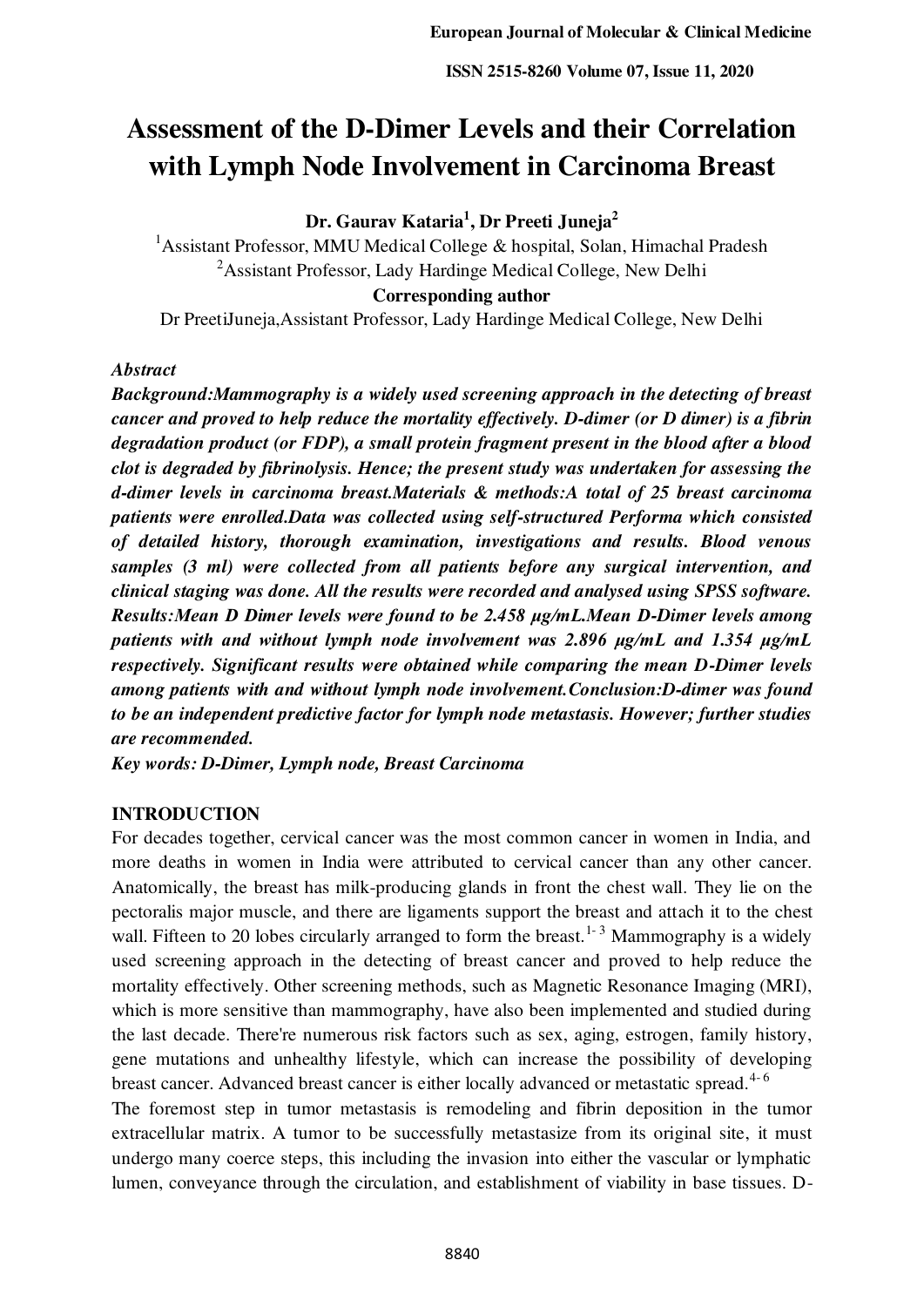## **ISSN 2515-8260 Volume 07, Issue 11, 2020**

dimer (or D dimer) is a fibrin degradation product (or FDP), a small protein fragment present in the blood after a blood clot is degraded by fibrinolysis. It is so named because it contains two D fragments of the fibrin protein joined by a cross-link. D-dimer may prove to be a safe, convenient and easily available biomarker which can be combined with conventional sentinel node biopsy in clinically node-negative breast cancer to assess metastatic-disease in the axilla and reduce false negative results.<sup>7-9</sup>Hence; the present study was undertaken for assessing the d-dimer levels in carcinoma breast.

# **MATERIALS & METHODS**

The present study was undertaken for assessing the d-dimer levels in carcinoma breast. A total of 25 breast carcinoma patients were enrolled.

# **Inclusion Criteria**

- All diagnosed patients of carcinoma breast
- Patients willing to give informed written consent.

# **Exclusion criteria**

- Blood coagulation disorders
- Conditions known to increase coagulation marker levels like DIC, MI, vaso-occlusive crisis in sickle cell disease, thromboembolic events, CLL, mechanical valve repair.
- Smokers.
- Carcinoma breast in males.

Data was collected using self-structuredPerforma which consisted of detailed history, thorough examination, investigations and results.Blood venous samples (3 ml) were collected from all patients before any surgical intervention, and clinical staging was done including; tumor size, site, nodal involvement, distant metastases (TNM). Ultrasound of abdomen and chest x-ray was taken to each patient. D-dimer levels were analysed using auto-analyser. All the results were recorded and analysed using SPSS software.

## **RESULTS**

A total of 25 subjects were enrolled. 32 percent and 28 percent of the patients belonged to the age group of 41 to 50 years and 51 to 60 years respectively. Mean age of the patients was 48.52 years. 56 percent of the patients were of postmenopausal status while 44 percent of the patients were of premenopausal status. Mean D Dimer levels were found to be 2.458 μg/mL.Mean D-Dimer levels among patients with and without lymph node involvement was 2.896 μg/mL and 1.354 μg/mL respectively. Significant results were obtained while comparing the mean D-Dimer levels among patients with and without lymph node involvement.

| Age group (years) | <b>Number of patients</b> | Percentage |
|-------------------|---------------------------|------------|
| Less than 30      |                           |            |
| 30 to 40          |                           |            |
| 41 to 50          |                           | 32         |
| 51 to 60          |                           | 28         |

## Table 1: Age-wise distribution of patients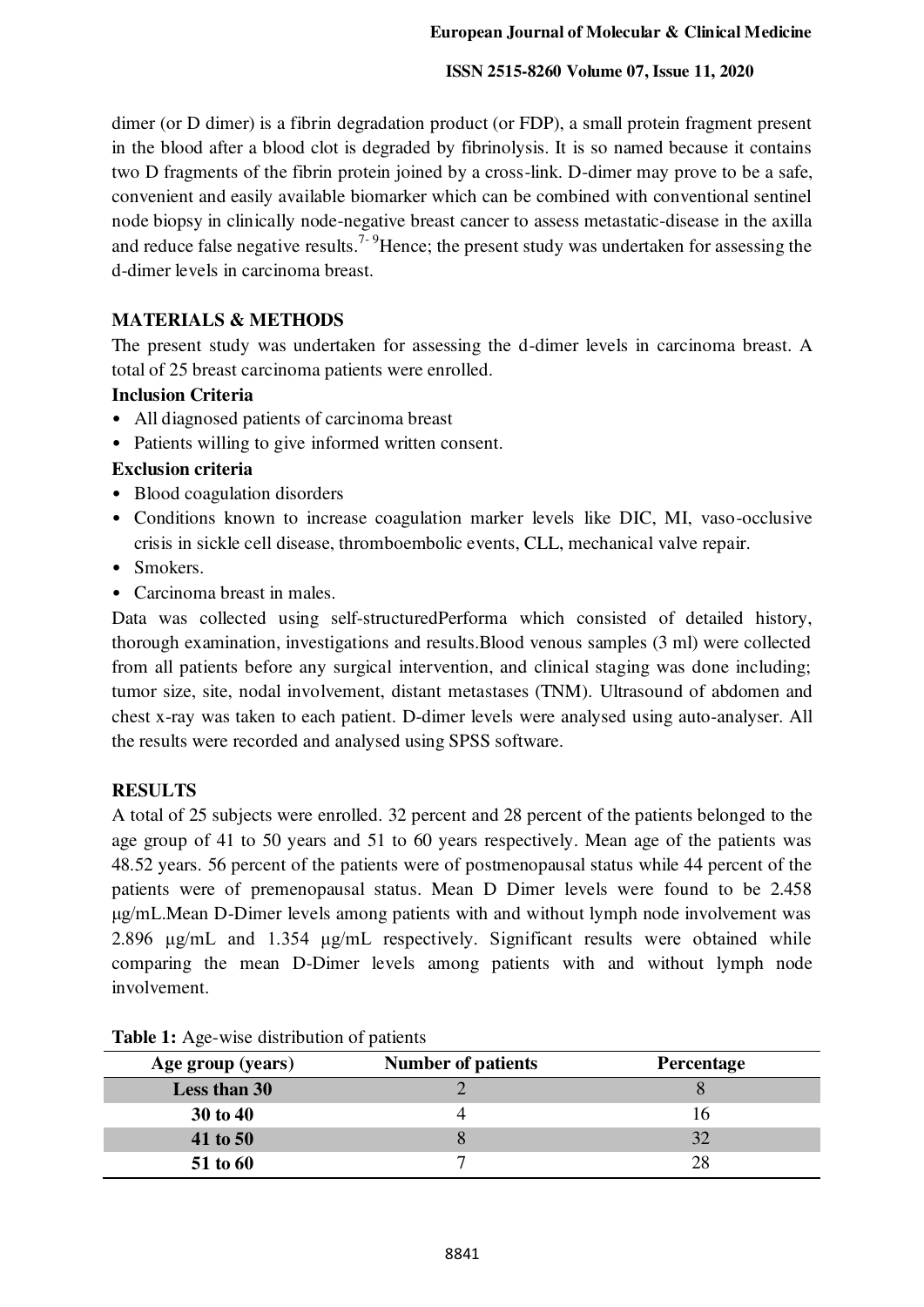| More than 60 |          |  |
|--------------|----------|--|
| `ota.        | ر_<br>__ |  |

| D-Dimer levels $(\mu g/mL)$ | ------<br><b>Number of patients</b> | Percentage     |
|-----------------------------|-------------------------------------|----------------|
| $\leq 0.25$                 |                                     |                |
|                             |                                     | $\overline{4}$ |
| $0.26 \text{ to } 1$        | 2                                   | 8              |
| $1.01$ to 2                 |                                     | 28             |
| $2.01$ to 3                 | 3                                   | 12             |
| $3.01$ to 4                 | 8                                   | 32             |
| More than 4                 |                                     | 16             |
| <b>Total</b>                | 25                                  | 100            |
| $Mean \pm SD$               | $2.458 \pm 1.211$                   |                |

**Table 2:** Distribution of patients according to D-Dimer levels

| Lymph node status   | Mean $(\mu g/mL)$   | SD    |
|---------------------|---------------------|-------|
| <b>Involved</b>     | 2.896               | 1.865 |
| <b>Not involved</b> | 1.354               | 1.315 |
| p- value            | 0.000 (Significant) |       |

#### **DISCUSSION**

Usually, cancer is named after the body part in which it originated; thus, breast cancer refers to the erratic growth and proliferation of cells that originate in the breast tissue. There are several types of tumors that may develop within different areas of the breast. Most tumors are the result of benign (non-cancerous) changes within the breast. For example, fibrocystic change is a non-cancerous condition in which women develop cysts (accumulated packets of fluid), fibrosis (formation of scar-like connective tissue), lumpiness, and areas of thickening, tenderness, or breast pain. The D-Dimer is a by-product of the blood clotting and break-down process that can be measured via analysis of a blood sample. D-dimer is released when a blood clot begins to break down.<sup>6-10</sup>Hence; the present study was undertaken for assessing the d-dimer levels in carcinoma breast.

In the present study, A total of 25 subjects were enrolled. 32 percent and 28 percent of the patients belonged to the age group of 41 to 50 years and 51 to 60 years respectively. Mean age of the patients was 48.52 years. 56 percent of the patients were of postmenopausal status while 44 percent of the patients were of premenopausal status. Mean D Dimer levels were found to be 2.458 μg/mL.Patel et al in their study 30 patients of breast carcinoma who underwent radical mastectomy (cases) and 30 cases without carcinoma (controls) were included. Their study showed that high plasma D-dimer levels can be used as a marker for lymph node involvement and higher histopathological grade. Due to the ease with which plasma D-dimer levels can be obtained and its cost effectiveness, quantitative D-dimer levels can be added to models for predicting axillary lymph node involvement.<sup>10</sup> In another study conducted by SH et al, authors evaluated the role of D-dimer in patients of carcinoma breast, in predicting lymph node metastasis in carcinoma patients and to look for relationship of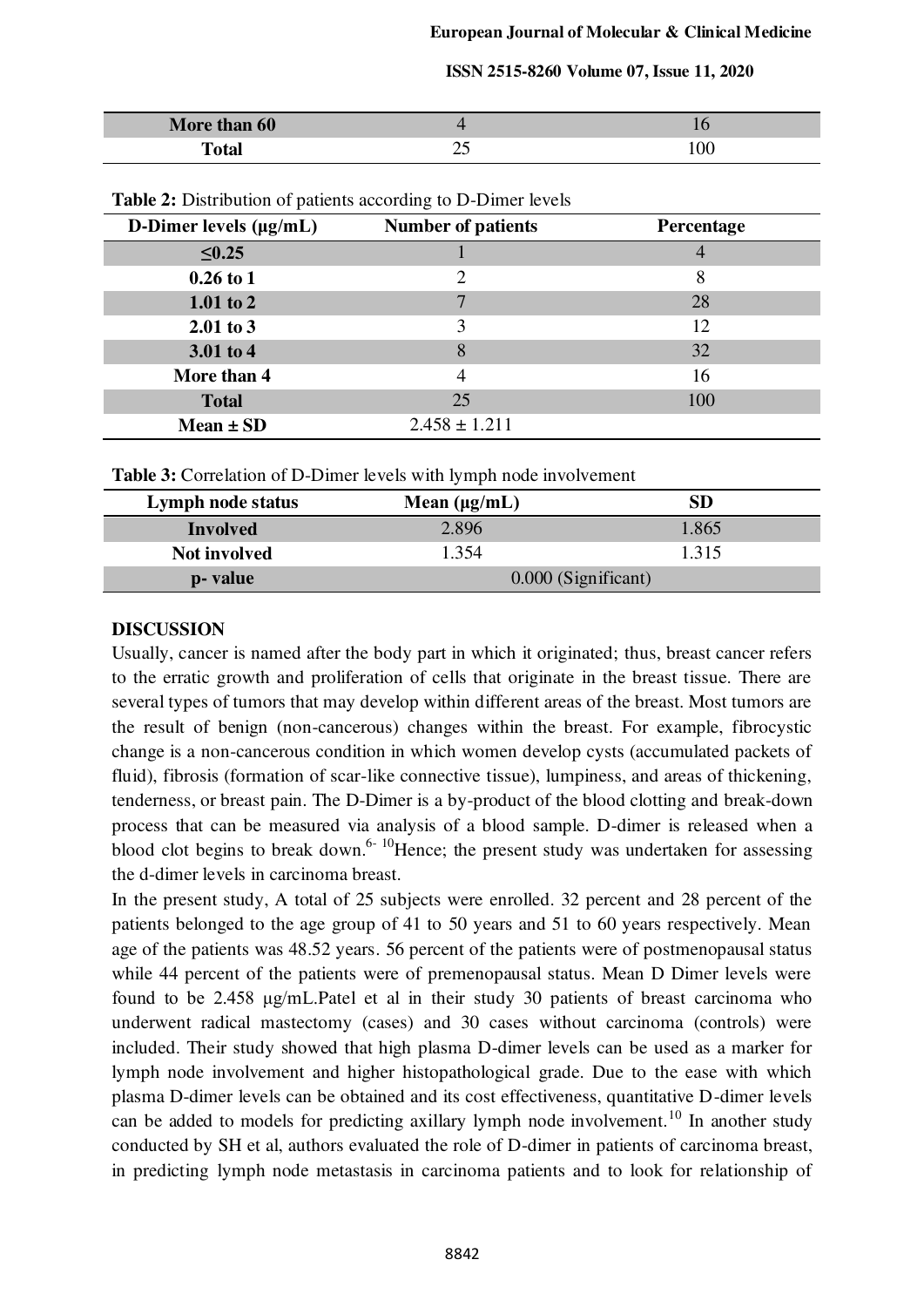#### **ISSN 2515-8260 Volume 07, Issue 11, 2020**

these markers with histopathologic parameters. Clinical data was obtained from clinical examination of patients admitted in the Department of Surgery with history of breast lump and confirmed with fine needle aspiration cytology (FNAC). Of all histopathologic variables examined, D-dimer levels directly correlated with extent of lymph node involvement and lymphovascular invasion, D-dimer levels correlated strongest with the number of positive lymph nodes, but not with tumor size, estrogen receptor status, and progesterone receptor status. Their study clearly showed that plasma D-Dimer levels are elevated in carcinoma breast patients. Increased D-Dimer levels are an important marker of clinical stage, lymphovascular invasion, lymph node involvement, and tumor metastasis.<sup>11</sup>

In the present study, mean D-Dimer levels among patients with and without lymph node involvement was 2.896 μg/mL and 1.354 μg/mL respectively. Significant results were obtained while comparing the mean D-Dimer levels among patients with and without lymph node involvement.Lu Y et al evaluated the relationship between D-dimer levels and breast cancer. A total of 1244 patients with breast cancer from 15 eligible studies were included in the meta-analysis. D-dimer levels were higher in the breast cancer group than in the benign and healthy control groups. In addition, elevated D-dimer levels were associated with progesterone receptor-negative tumors. Similarly, there was a significant correlation between D-dimer levels and tumor node metastasis staging and lymph node involvement. In contrast, other clinicopathological factors, including estrogen receptor expression and human epidermal growth factor receptor 2 expression, were not associated with D-dimer levels.<sup>12</sup>

## **CONCLUSION**

D-dimer was found to be an independent predictive factor for lymph node metastasis. However; further studies are recommended.

## **REFERENCES**

- 1. Sharma GN, Dave R, Sanadya J, Sharma P, Sharma KK. Various types and management of breast cancer: an overview. J Adv Pharm Technol Res. 2010;1(2):109-126.
- 2. Carr JA, Mckinney M, McDonagh. Diagnosis of disseminated intravascular coagulation. Role of D-dimer. Am J ElinPathol. 1989;91:280-87.
- 3. Lakhtakia R. A Brief History of Breast Cancer: Part I: Surgical domination reinvented. Sultan QaboosUniv Med J. 2014;14(2):e166-e169.
- 4. Lyons AS, Petrucelli RJ. Medicine An illustrated history. New York: Harry N. Abrams Publishers; 1978. pp. 294–317.
- 5. Asthana S, Chauhan S, Labani S. Breast and cervical cancer risk in India: An update. Indian J Public Health. 2014;58:5–10.
- 6. Dikshit R, Gupta PC, Ramasundarahettige C, Gajalakshmi V, Aleksandrowicz L, Badwe R, et al. Cancer mortality in India: A nationally representative survey. Lancet. 2012;379:1807–16.
- 7. Malvia S, Bagadi SA, Dubey US, et al. Epidemiology of breast cancer in Indian women. Asia Pac J ClinOncol 2017;13:289–95.
- 8. Ariel IM. Breast cancer, a historic review: is the past prologue? In: Ariel IM, Cleary JB, editors. Breast Cancer Diagnosis and Treatment. New York: McGraw-Hill; 1987. pp. 3– 26.